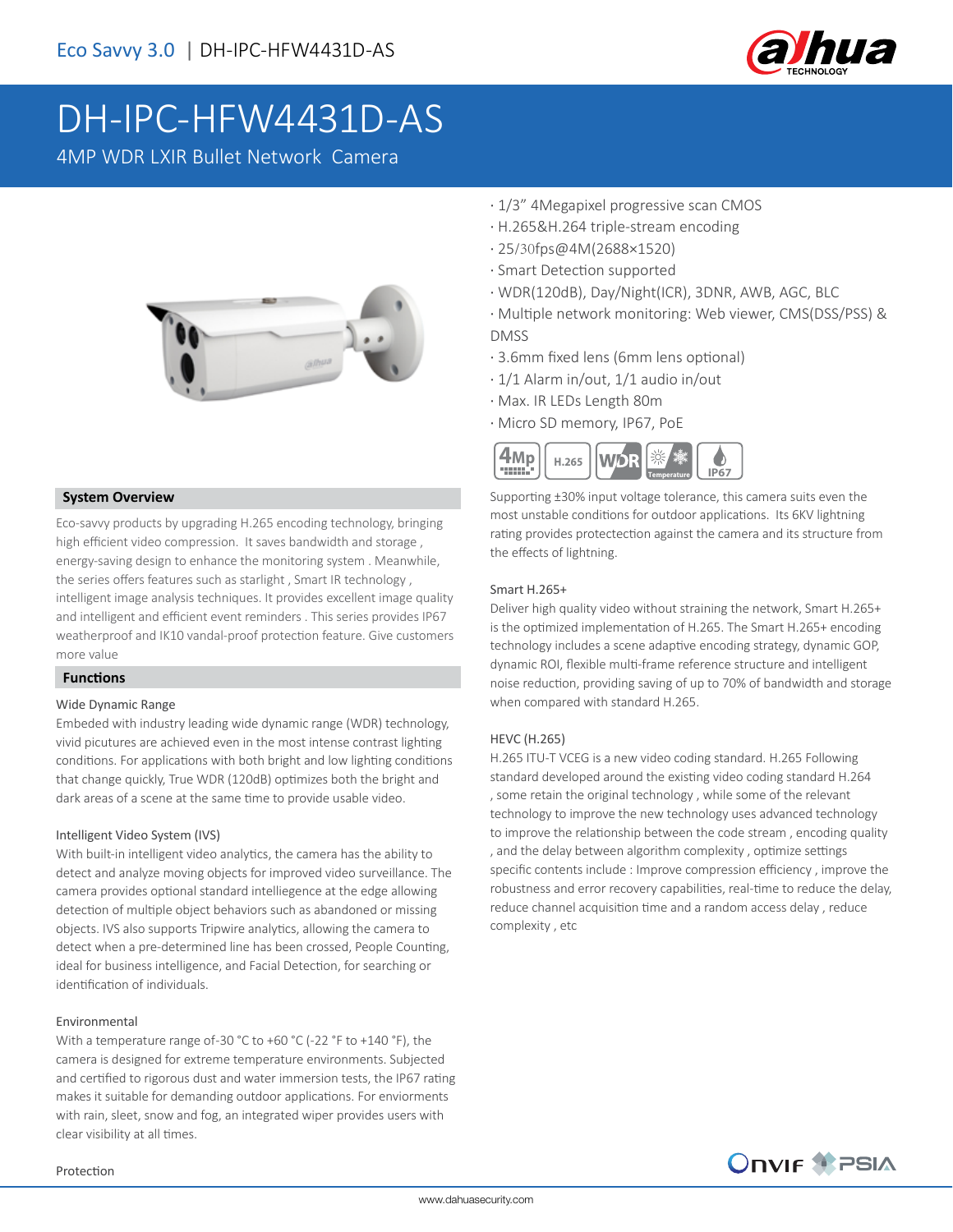## Eco Savvy 3.0 |DH-IPC-HFW4431D-AS

### **Technical Specification**

| Camera                         |                                                                                                                                              |
|--------------------------------|----------------------------------------------------------------------------------------------------------------------------------------------|
| Image Sensor                   | 1/3" 4Megapixel progressive scan CMOS                                                                                                        |
| <b>Effective Pixels</b>        | 2688(H)x1520(V)                                                                                                                              |
| RAM/ROM                        | 512MB/32MB                                                                                                                                   |
| <b>Scanning System</b>         | Progressive                                                                                                                                  |
| Minimum Illumination           | 0.08Lux/F2.0 (Color), 0Lux/F2.0 (IR on)                                                                                                      |
| S/N Ratio                      | More than 50dB                                                                                                                               |
| <b>IR Distance</b>             | Distance up tp 80m (262.5ft)                                                                                                                 |
| IR On/Off Control              | Auto/ Manual                                                                                                                                 |
| <b>IR LEDS</b>                 | $\overline{2}$                                                                                                                               |
| Lens                           |                                                                                                                                              |
| Lens Type                      | Fixed                                                                                                                                        |
| Mount Type                     | Board-in                                                                                                                                     |
| Focal Length                   | 3.6mm (6mm optional)                                                                                                                         |
| Max. Aperture                  | F2.0 (F2.0)                                                                                                                                  |
| Angle of View                  | H: 87° (55°), V: 48° (31°)                                                                                                                   |
| Optical Zoom                   | N/A                                                                                                                                          |
| <b>Focus Control</b>           | Fixed                                                                                                                                        |
| <b>Close Focus Distance</b>    | N/A                                                                                                                                          |
| Pan/Tilt/Rotation              |                                                                                                                                              |
| Pan/Tilt/Rotation Range        | Pan:0°~360°; Tilt:0°~87°; Rotation:0°~360°                                                                                                   |
| Intelligence                   |                                                                                                                                              |
| IVS (optional)                 | Tripwire, Intrusion, Object Abandoned/Missing                                                                                                |
| Advanced Intelligent Functions | <b>Face Detection</b>                                                                                                                        |
| Video                          |                                                                                                                                              |
| Compression                    | H.265+/H.265/H.264+/H.264                                                                                                                    |
| <b>Streaming Capability</b>    | 3 Streams                                                                                                                                    |
| Resolution                     | 4M(2688×1520)/3M(2304×1296)/<br>1080P(1920×1080)/1.3M(1280x960)/<br>720P(1280×720)/D1(704×576/704×480)/<br>VGA(640×480)/CIF(352×288/352×240) |
| <b>Frame Rate</b>              | Main Stream: 4M(1~25/30fps)                                                                                                                  |
|                                | Sub Stream: D1(1~25/30fps)                                                                                                                   |
|                                | Third Stream: 720P(1~25/30fps)                                                                                                               |
| <b>Bit Rate Control</b>        | CBR/VBR                                                                                                                                      |
| <b>Bit Rate</b>                | H.264: 24~10240Kbps<br>H.265: 14~6144Kbps                                                                                                    |
| Day/Night                      | Auto(ICR) / Color / B/W                                                                                                                      |
| <b>BLC Mode</b>                | BLC / HLC / WDR(120dB)                                                                                                                       |

| White Balance                                  | Auto/Natural/Street Lamp/Outdoor/Manual                                                                                                                 |
|------------------------------------------------|---------------------------------------------------------------------------------------------------------------------------------------------------------|
| Gain Control                                   | Auto/Manual                                                                                                                                             |
| Noise Reduction                                | 3D DNR                                                                                                                                                  |
| <b>Motion Detetion</b>                         | Off / On (4 Zone, Rectangle)                                                                                                                            |
| Region of Interest                             | Off / On (4 Zone)                                                                                                                                       |
| <b>Electronic Image Stabilization</b><br>(EIS) | N/A                                                                                                                                                     |
| Smart IR                                       | Support                                                                                                                                                 |
| Defog                                          | N/A                                                                                                                                                     |
| Digital Zoom                                   | 16x                                                                                                                                                     |
| Flip                                           | 0°/90°/180°/270°                                                                                                                                        |
| Mirror                                         | Off/On                                                                                                                                                  |
| <b>Privacy Masking</b>                         | Off / On (4 Area, Rectangle)                                                                                                                            |
| Audio                                          |                                                                                                                                                         |
| Compression                                    | G.711a/ G.711Mu/ AAC/ G.726                                                                                                                             |
| Network                                        |                                                                                                                                                         |
| Ethernet                                       | RJ-45 (10/100Base-T)                                                                                                                                    |
| Protocol                                       | HTTP; HTTPs; TCP; ARP; RTSP; RTP; UDP; SMTP;<br>FTP; DHCP; DNS; DDNS; PPPOE; IPv4/v6; QoS;<br>UPnP;NTP; Bonjour; 802.1x; Multicast; ICMP;<br>IGMP; SNMP |
| Interoperability                               | ONVIF, PSIA, CGI                                                                                                                                        |
| <b>Streaming Method</b>                        | Unicast / Multicast                                                                                                                                     |
| Max. User Access                               | 10 Users / 20 Users                                                                                                                                     |
| <b>Edge Storage</b>                            | <b>NAS</b><br>Local PC for instant recording<br>Mirco SD card 128GB                                                                                     |
| Web Viewer                                     | IE, Chrome, Firefox, Safari                                                                                                                             |
| Management Software                            | Smart PSS, DSS, Easy4ip                                                                                                                                 |
| Smart Phone                                    | IOS, Android                                                                                                                                            |
| Certifications                                 |                                                                                                                                                         |
| Certifications                                 | CE (EN 60950:2000)<br>UL:UL60950-1<br>FCC: FCC Part 15 Subpart B                                                                                        |
| Interface                                      |                                                                                                                                                         |
| Video Interface                                | N/A                                                                                                                                                     |
| Audio Interface                                | 1/1 channel In/Out                                                                                                                                      |
| <b>RS485</b>                                   | N/A                                                                                                                                                     |
| Alarm                                          | 1/1 channel In/Out                                                                                                                                      |
| Electrical                                     |                                                                                                                                                         |
| Power Supply                                   | DC12V, PoE (802.3af)(Class 0)                                                                                                                           |
| Power Consumption                              | <7.5W                                                                                                                                                   |
|                                                |                                                                                                                                                         |